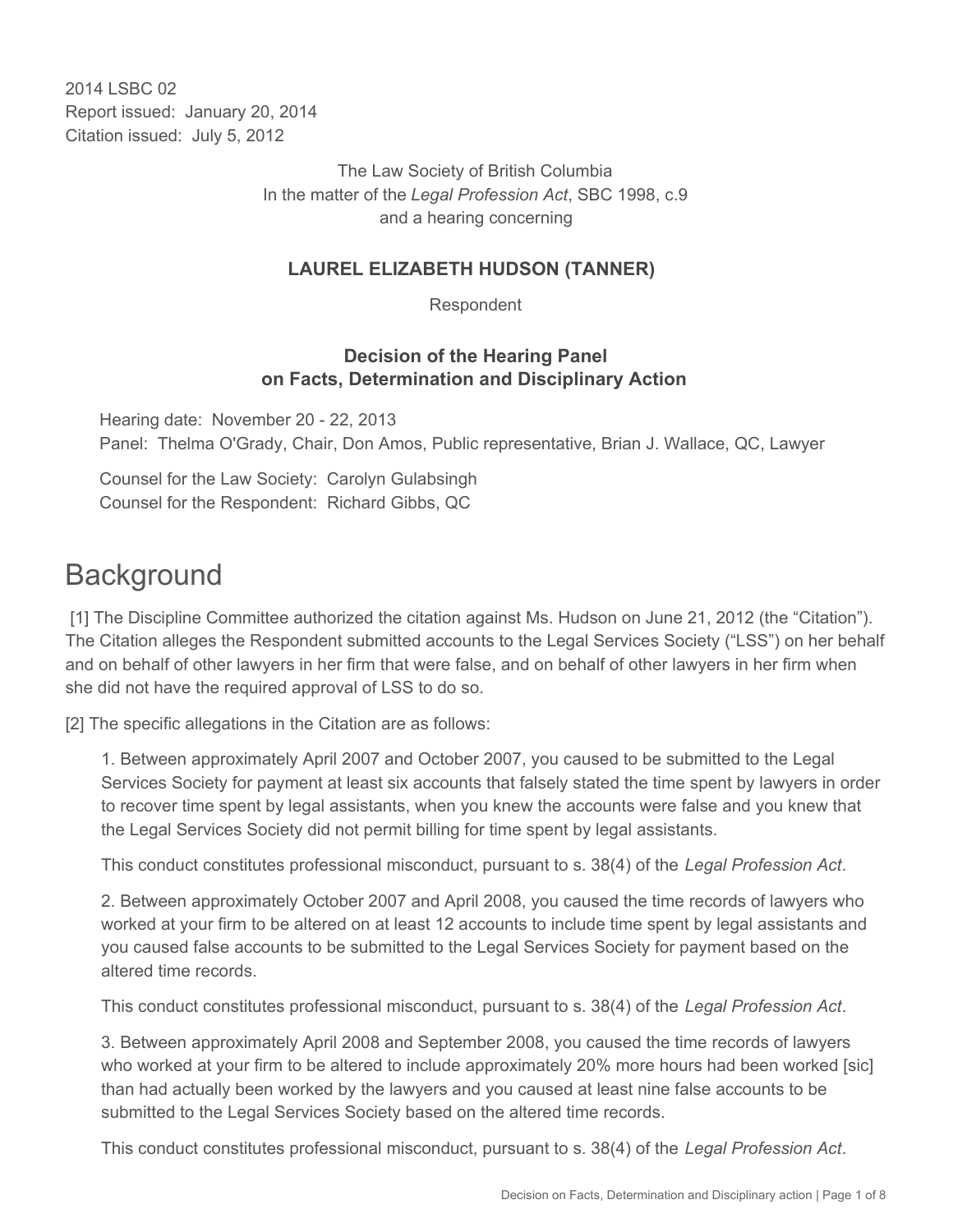4. Between approximately June 2008 and November 2008, you caused at least five false accounts to be submitted to the Legal Services Society for payment in which you claimed preparation time related to court applications filed on a stated date, when:

(a) no application was filed on that date; or

(b) multiple applications were filed on the stated date and you claimed preparation time for each application, contrary to the LSS tariff.

This conduct constitutes professional misconduct, pursuant to s. 38(4) of the *Legal Profession Act*.

5. Between approximately April 2007 and November 2008, you caused accounts to be submitted electronically to the Legal Services Society on behalf of other lawyers in your firm, using the other lawyers' e-billing access codes without prior authorization from the Legal Services Society, when you knew the Legal Services Society did not permit you to submit accounts for payment on behalf of other lawyers without prior authorization from the Legal Services Society to do so.

This conduct constitutes professional misconduct, pursuant to s. 38(4) of the *Legal Profession Act*.

[3] By signing the Agreed Statement of Facts in July of 2013, the Respondent admitted to the allegations set out in the Citation. She also admitted that they constituted professional misconduct. That admission stands as it relates to allegations 1, 3, 4, and 5 in the Citation.

[4] However, before the Respondent gave evidence at the hearing, her counsel cast doubt on her admission of allegation 2 of the Citation. In particular, Mr. Gibbs said that, in agreeing to paragraph 25 of the Agreed Statement of Facts, the Respondent did not intend to contradict her responses to the Law Society's letter to her counsel of May 5, 2011. However, Mr. Gibbs also said that the Respondent was not withdrawing her agreement to paragraph 25 of the Agreed Statement of Facts.

[5] Paragraph 25 of the Agreed Statement of Facts and allegation 2 cover the period from October 2007 to April 2008, immediately following an LSS audit of the Respondent's firm's billings in which it uncovered billings of legal assistant time. The legal assistant billings for the audit period were identified in the firm's records, but not on the bills to LSS using words like "EXPLICIT entry to enter Legal Services Society time worked on the file at 45% of actual time." After the audit, from October 2007 to April 2008, the Respondent's firm continued the 45 per cent billings but without identifying them in its billing records.

[6] In its letter of May 5, 2011 to the Respondent's counsel, the Law Society raised the issue in allegation 2 as follows:

As well, I understand LSS conducted a billing audit in 2007 where LSS determined that the Firm was improperly billing LSS for work performed by Assistants. Notwithstanding this, Ms. Hudson continued to bill LSS for time worked by Assistants; however the billing procedures changed over time. This might suggest to some that Ms. Hudson was being intentionally deceptive.

I have asked Ms. Hudson to answer a series of questions regarding each billing procedure. However, one of my main concerns is why she kept billing LSS for Assistant time in the face of the LSS billing protocol and the billing audit conducted by LSS.

[7] The Respondent's response to that comment is consistent with her admission in paragraph 25 of the Agreed Statement of Facts. It is set out in her letter of October 24, 2011, as follows:

I continued to bill the Legal Services Society of B.C. ("LSS") for legal assistant ("Assistant") time in the face of the LSS billing protocol and the billing audit conducted by LSS in 2007 because I believed at the time that I was justified in doing so.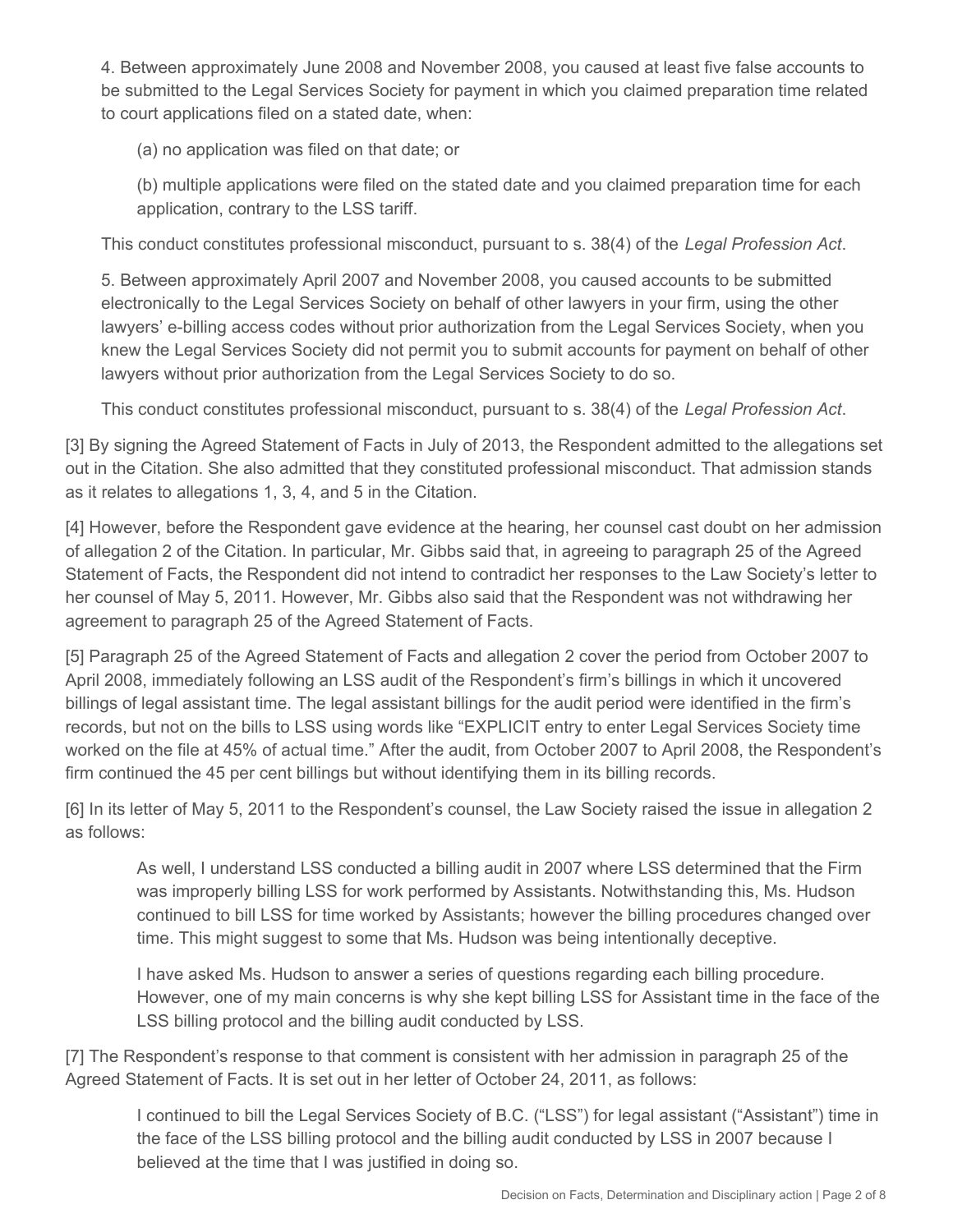Specifically, I considered that the work done by my Assistants was valuable enough to our clients that its exclusion from the LSS billing protocol was improper, and that my actions were therefore justified. Essentially I thought, wrongfully, that I knew better than LSS. I regret this.

[8] Later in her letter, the Respondent contradicts this admission, saying, "I made the decision to stop the 45% Assistant time mark up upon reviewing the LSS Tariff and realizing that I could not bill for Assistant's work. I stopped the practice in October 2007." The Respondent then deals in more detail with the 45 per cent mark up during this period, beginning, "To reply generally to this section, I don't recall authorizing this markup, at all," and continuing with a nine-paragraph denial.

[9] At the hearing, the Respondent's testimony was consistent with the lengthy denial in her letter. She said that the LSS audit "caused me to change something ... We needed to stop doing it." It was "a chill ... I told the billing clerk to stop billing the 45%." She testified that she "did not authorize the miss-billing between October 2007 and April 2008," but, as in her letter of October 24, 2011, she had no explanation as to how it might have happened.

[10] The internal inconsistencies in the Respondent's letter of October 24, 2011 were not canvassed at the hearing. However, she explained the variance between her denials and her signing the Agreed Statement of Facts by saying that she had been under stress at the time she signed the Agreed Statement of Facts and did not read paragraph 25 closely enough.

#### **DISCUSSION AND ANALYSIS**

[11] The Law Society must prove, based on evidence we find on careful scrutiny is sufficiently clear, convincing and cogent to satisfy the balance of probabilities test, the facts to justify a conclusion that the Respondent has committed professional misconduct. ( *FH v. McDougall*, 2008 SCC 53)

[12] Although Mr. Gibbs expressly did not request that the Respondent be allowed to withdraw her admission to allegation 2, we have considered whether it has been proven. She has admitted it twice, and denied it twice. However, we do not find the denials to be credible. The improper billings continued between October 2007 and April 2008. The only difference was that they were no longer recorded in the firm's records. The Respondent managed the firm throughout that time and instructed the billing clerks. She offers no explanation as to how the improper billing might have occurred without her knowledge. These facts support her admission. There is no evidence to support her denial.

[13] The Respondent has admitted the facts underlying allegations 1, 3, 4 and 5 in the Citation. We are satisfied that the evidence on allegation 2 is sufficiently clear, convincing and cogent to establish on the balance of probabilities, that between October 2007 and April 2008 the Respondent caused time records of lawyers at her firm to be altered on at least 12 accounts to include time spent by legal assistants, and caused false accounts to be submitted to LSS for payment based on the altered time records.

[14] The Respondent knowingly and deliberately falsified accounts submitted to LSS on her behalf and on behalf of other lawyers employed by the Firm, for an extended period of time, even after being cautioned about doing so by the LSS. The LSS paid the Respondent's false invoices. Her intentional dishonesty falls far below the standard that the Law Society expects of its members. We find that the Respondent has committed professional misconduct.

# Disciplinary Action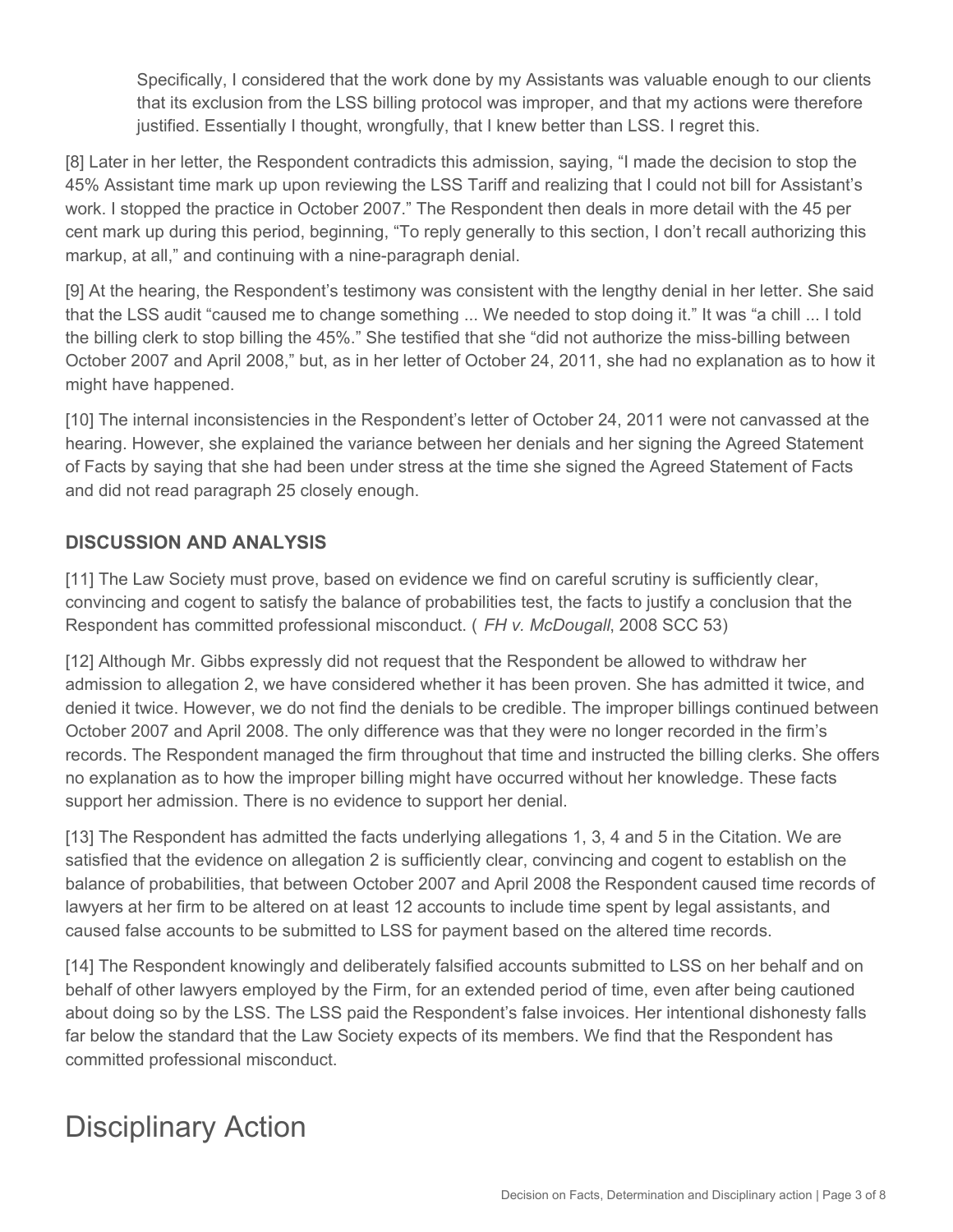## **FACTS AND EVIDENCE**

[15] After the actions that led to this Citation, the Respondent's marriage broke down, and she lost an opportunity to adopt her foster children, events that her counsel termed "a complete derailment" of her personal life. As a result, and on medical advice, the Respondent took sick leave, but for which, she would currently be in practice.

[16] There is no evidence that the Respondent's misconduct was the result of duress or undue influence at the time of the wrongdoing. Rather, the evidence supports the assertion that her conduct was wilful and voluntary. The breakdown in her personal circumstances occurred three or four years after she began the conduct giving rise to these allegations.

[17] The Respondent's evidence is that she deliberately misreported time and submitted false invoices to the LSS, justifying it by her belief that the Tariff was "unfair". She was expending monies to have legal assistants perform many of the basic activities on the files, and she could not recapture that time under the Tariff. She submitted false accounts because, in her mind, she thought that she was "justified in doing so," and because she believed that the exclusion of legal assistant's time from the LSS Tariff was "improper".

[18] The Respondent chose to "beg for forgiveness" if caught, rather than "ask for permission". She did not discuss the issue with LSS at any time before creating the bills because she had good reason to believe that the LSS would not accept her arguments.

[19] The Respondent's misconduct resulted in LSS paying funds to which neither she nor her firm was entitled. Therefore, her conduct amounted to misappropriation. *Black's Law Dictionary*, 8th Edition, defines misappropriation as follows:

The application of another's property or money dishonestly to one's own use.

[20] Further, the Respondent's misconduct was not an isolated incident. Rather, it was extensive and consistent, occurring over an extended period of time. She has admitted to submitting numerous false accounts in her name and in the names of other lawyers in her firm. The Law Society's audit report confirms the admissions.

#### **DISCUSSION AND ANALYSIS**

[21] The primary purpose of disciplinary proceedings is the fulfillment of the Law Society's mandate set out in section 3 of the *Legal Profession Act* to uphold and protect the public interest in the administration of justice by ensuring the independence, integrity, honour and competence of lawyers. This purpose is recognized in the following often-cited passage from MacKenzie, *Lawyers and Ethics: Professional Regulation and Discipline* at p. 26-1:

The purposes of law society discipline proceedings are not to punish offenders and exact retribution, but rather to protect the public, maintain high professional standards, and preserve public confidence in the legal profession.

In cases in which professional misconduct is either admitted or proven, the penalty should be determined by reference to these purposes. … All sanctions necessarily have punitive effects, which are tolerable results of the protective and deterrent functions of the disciplinary process. The goals of the process are, nevertheless, nonpunitive.

The seriousness of the misconduct is the prime determinant of the penalty imposed. In the most serious cases, the lawyer's right to practise will be terminated regardless of extenuating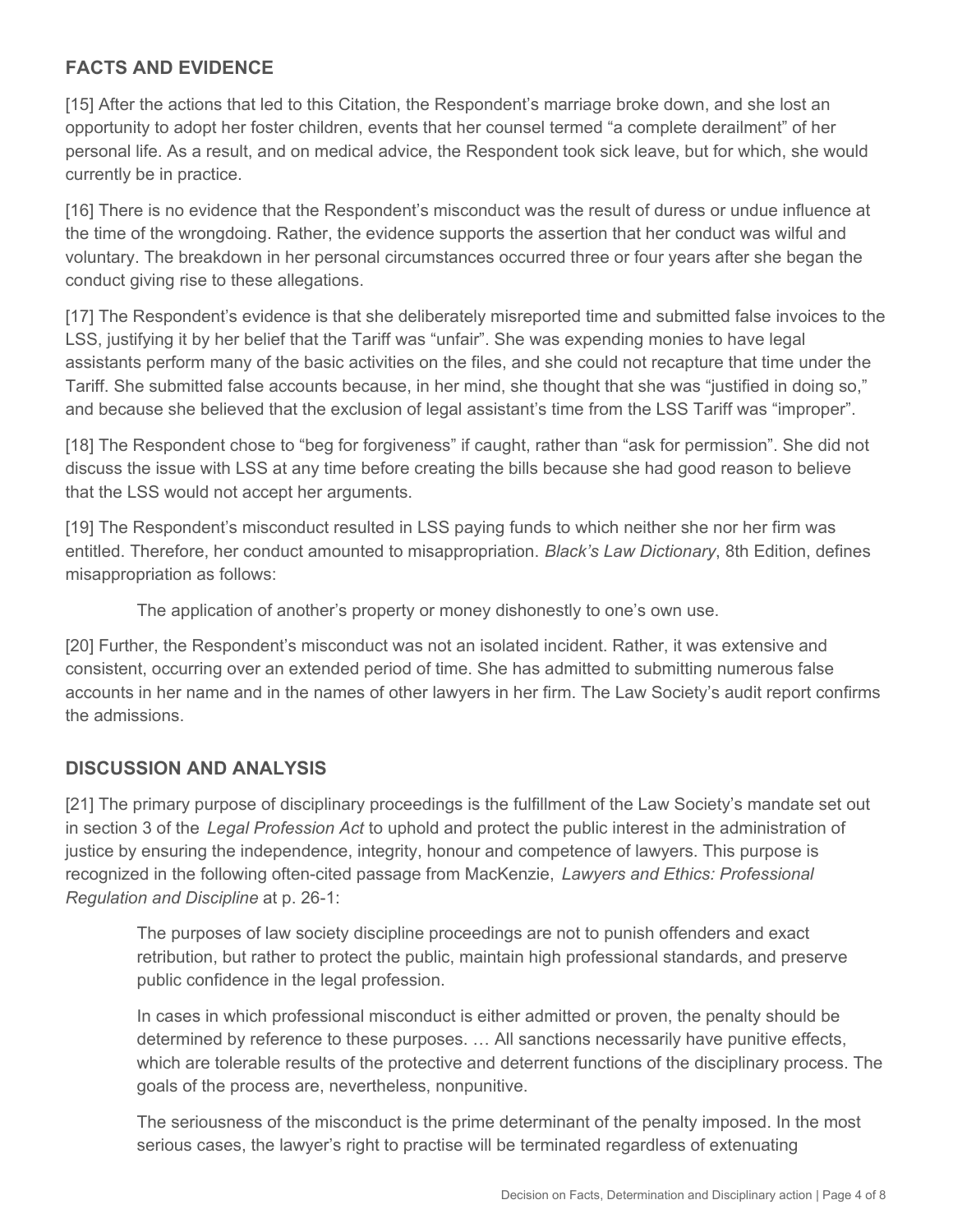circumstances and the probability of recurrence. If a lawyer misappropriates a substantial sum of clients' money, that lawyer's right to practise will almost certainly be determined, for the profession must protect the public against the possibility of a recurrence of the misconduct, even if that possibility is remote. Any other result would undermine public trust in the profession. (quoted in *Law Society of BC v. Hordal*, 2004 LSBC 36 at paragraph [51]).

[22] In *Law Society of BC v. Hill*, 2011 LSBC 16, the hearing panel further referenced the MacKenzie text and commented at paragraph [3] that:

It is neither our function nor our purpose to punish anyone. The primary object of proceedings such as these is to discharge the Law Society's statutory obligation, set out in section 3 of the *Legal Profession Act*, to uphold and protect the public interest in the administration of justice. Our task is to decide upon a sanction or sanctions that, in our opinion, is best calculated to protect the public, maintain high professional standards and preserve public confidence in the legal profession.

[23] *Law Society of BC v. Ogilvie*, [1999] LSBC 17, sets out a non-exhaustive list of the factors to be considered in assessing penalty. We have considered the following factors from that list as relevant here:

## **The nature and gravity of the conduct proven**

[24] A deceitful action by a lawyer is serious misconduct. The Respondent admitted to deliberately falsifying accounts and time records in order to be paid funds to which she was not entitled under her contract with LSS. The Respondent's conduct included intentionally and systematically submitting false invoices to LSS. Her misconduct was not inadvertent; it was intentionally and consistently dishonest. It is no excuse that she believed that the terms of her engagement by LSS were unfair.

#### **The age and experience of the respondent**

[25] The Respondent, at the time of the offences, was in her mid-30s. The conduct commenced when she had been practising for about seven years. Although not a senior lawyer, she was not inexperienced or new to the profession.

#### **The previous character of the respondent, including details of prior discipline**

[26] The Respondent's Professional Conduct Record disclosed no misconduct other than that in the Citation.

#### **The impact upon the victim**

[27] In *Law Society of BC v. Lessing*, 2013 LSBC 29, the Benchers on Review held at paragraph [105] that the impact on both direct victims and indirect victims are properly considered when assessing the appropriate disciplinary response. In this case, the direct victim was LSS, as the Respondent received thousands of dollars from LSS on the basis of falsified billings.

[28] The funds paid to the Respondent and her firm by LSS as a result of the falsified billings also give rise to a number of indirect victims of the Respondent's misconduct. Legal aid in British Columbia is inadequate. The resources expended by LSS to satisfy the false accounts, and in uncovering the false accounts submitted by the Respondent took resources away from LSS clients or potential clients who would have benefitted from those resources.

[29] Furthermore, LSS is funded, in part, through revenue generated by the Provincial Government from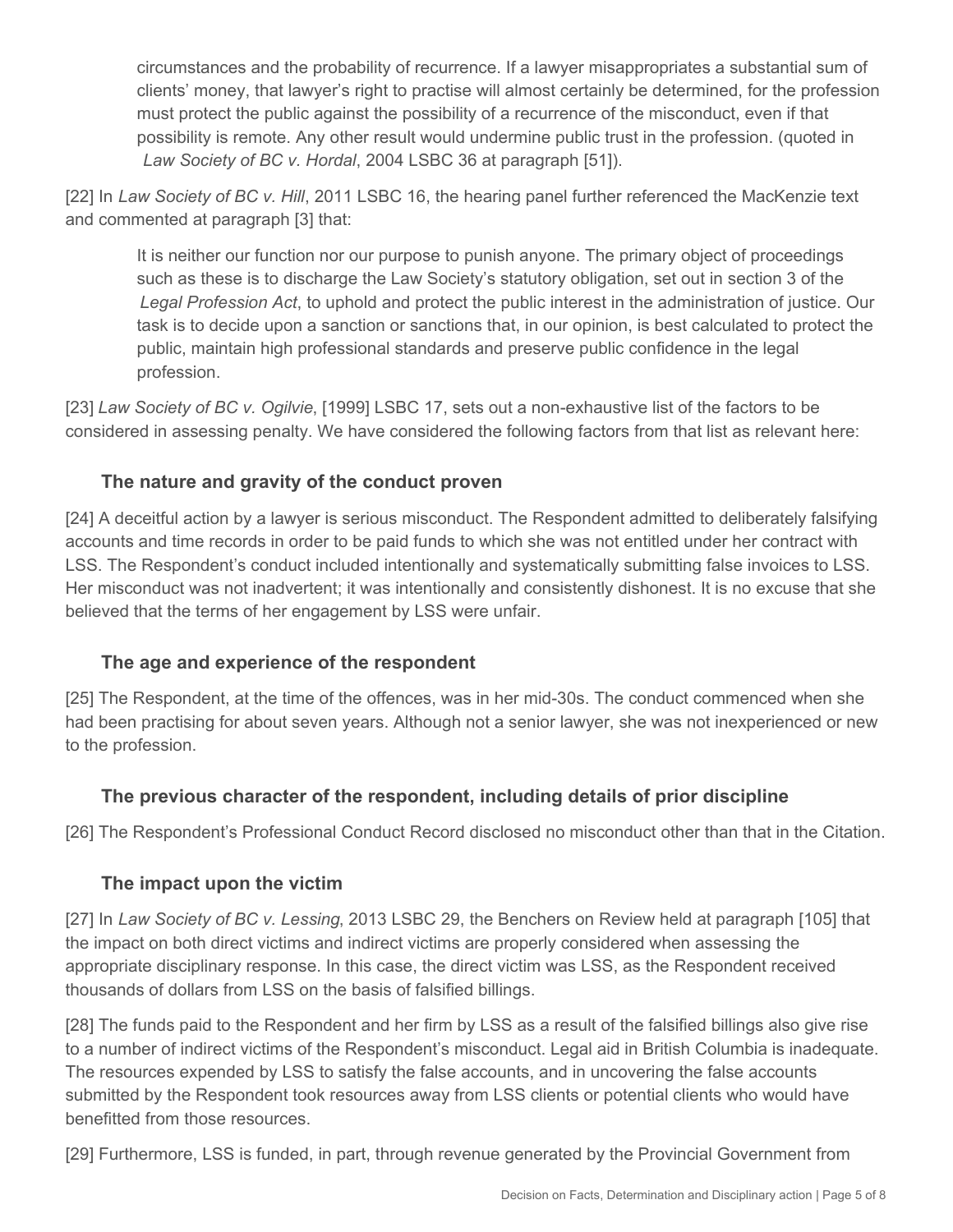taxpayers. As a result, taxpayers in British Columbia are also indirect victims of the Respondent's misconduct.

## **The advantage gained, or to be gained by the respondent**

[30] A further aggravating factor is that the Respondent's misconduct was intended to, and did have a direct financial benefit to the Respondent and her firm. Despite her justification that her wrong-doing assisted more clients to be served, the result is that it was the Respondent, through her firm, who received funds from LSS to which neither she nor her firm were entitled.

#### **The number of times the offending conduct occurred**

[31] The Respondent's conduct was ongoing over a period of time. During 2007, the Respondent's practice was audited by LSS. Despite the caution from LSS that billing for legal assistants' time was not permitted under the Tariff, she found another way to do it.

[32] The ways in which the LSS accounts were falsified changed twice. The Respondent admitted in the Agreed Statement of Facts that she was responsible for both changes. The changes were made in order to avoid LSS detecting the deceit.

#### **Whether the respondent has acknowledged the misconduct and taken steps to disclose and redress the wrong and the presence or absence of other mitigating circumstances**

[33] The Respondent has acknowledged her misconduct and took early steps to completely disclose her wrongdoings – both to LSS and to the Law Society.

[34] She has not made any restitution to LSS. She testified she is unable to do so because of her ongoing financial state.

[35] There were no mitigating circumstances for the wrongdoing. There is no evidence indicating the Respondent's misconduct was related to or caused by a medical condition, disability, illness or disease that was present at the time of the misconduct.

#### **The possibility of remediating or rehabilitating the respondent**

[36] The Respondent has taken full responsibility for her misconduct, acknowledging that her "moral compass was off". This is a necessary first step towards rehabilitation.

#### **The impact upon the respondent of criminal or other sanctions or penalties**

[37] The Respondent was not charged with any criminal or other sanctions or penalties other than to lose her LSS vendor number.

#### **The impact of the proposed penalty on the respondent**

[38] The Respondent is currently not practising as she was on a leave of absence for medical reasons. She is now well enough to return to work.

#### **The need for specific and general deterrence**

[39] The need for general deterrence is the most important factor in this case. We must adamantly say to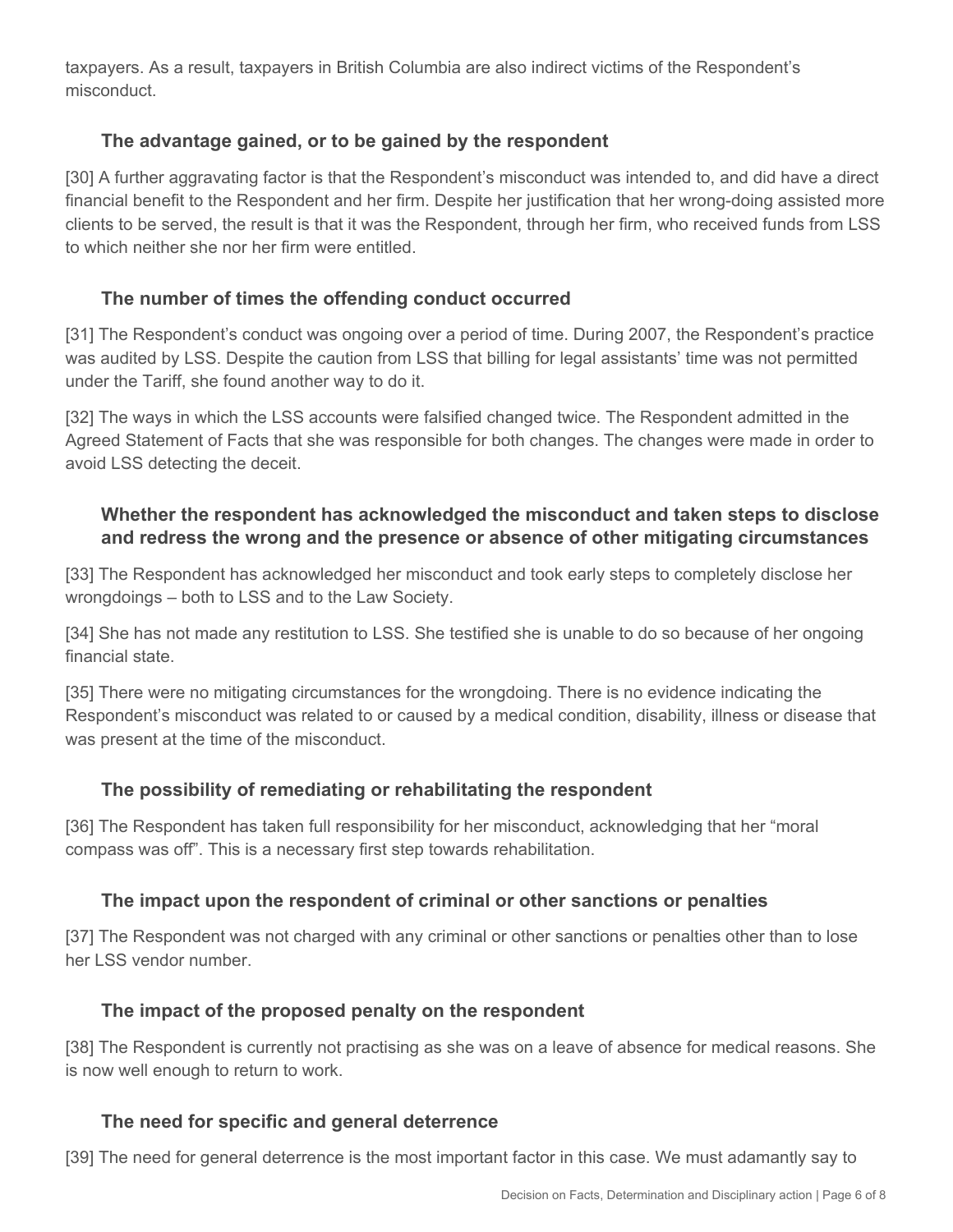the rest of the profession, "Don't even think about it." (*Law Society of BC v. McGuire*, 2006 LSBC 20, paragraph [24]).

[40] A clear message must be sent to the Respondent and to all lawyers that the Law Society will not tolerate dishonesty or deceit, even if the lawyer believes it is "justified" by the unfair terms of their engagement.

#### **The need to ensure the public's confidence in the integrity of the profession and the range of penalties imposed in similar cases**

[41] The Law Society presented a range of penalty decisions for similar misconduct in British Columbia and Ontario. The penalties in BC ranged from a six-month suspension to disbarment. The penalties in Ontario ranged from a reprimand to disbarment.

[42] The Panel has reviewed these cases carefully and concluded that only disbarment of the Respondent is appropriate. Any other sanction would compromise the public confidence in the profession's integrity and suggest that the legal profession does not take dishonesty committed by lawyers seriously.

[43] In *Lessing* (supra), the Review Panel emphasized two of the *Ogilvie* factors "protection of the public, including confidence in the discipline process and public confidence in the profession generally," and "the rehabilitation of the member" (paragraph [57]). The Review Panel was in no doubt as to how to balance those two factors, saying at paragraph [60]:

Undoubtedly, if there is a conflict between these two factors, then protection of the public will prevail.

[emphasis added]

We agree.

[44] We are also guided by paragraph 24 of *Law Society of BC v. McGuire*, 2006 LSBC 20:

… We accept that disbarment is a penalty that should only be imposed if there is no other penalty that will effectively protect the public. Protecting the public, however, is not just a matter of protecting the Respondent's clients in future. Even if the latter could properly be done by imposing restrictions on the Respondent's use of his trust account, we do not think that such a measure adequately protects the public in the larger sense. Wrongly taking a client's money is the plainest form of betrayal of the client's trust. In our view, the public is entitled to expect that the severity of the consequences reflect the gravity of the wrong. Protection of the public lies not only in dealing with ethical failures when they occur, but also in preventing ethical failures.

[45] The Panel is not without empathy for the Respondent. She appears to understand the gravity of her actions and is truly sorry for them. She admitted that she had temporarily lost her "moral compass". She repeated on many instances while giving testimony that she wants to take responsibility for her actions and "make amends". She appears to have learned from her mistakes.

[46] Her counsel made compelling arguments and urged the Panel, instead of disbarring the Respondent, to use sanctions in a rehabilitative way that would allow her to return to practice. But the case law in these circumstances is ultimately persuasive.

[47] A Supreme Court judge, and an experienced and well-respected senior lawyer from the same region, doing the same types of cases, provided letters of reference attesting that the Respondent is a dedicated and skilful lawyer. It is clear that the Respondent has great concern for the poor and marginalized citizens of British Columbia and their lack of access to justice. When LSS took away her vendor number, she